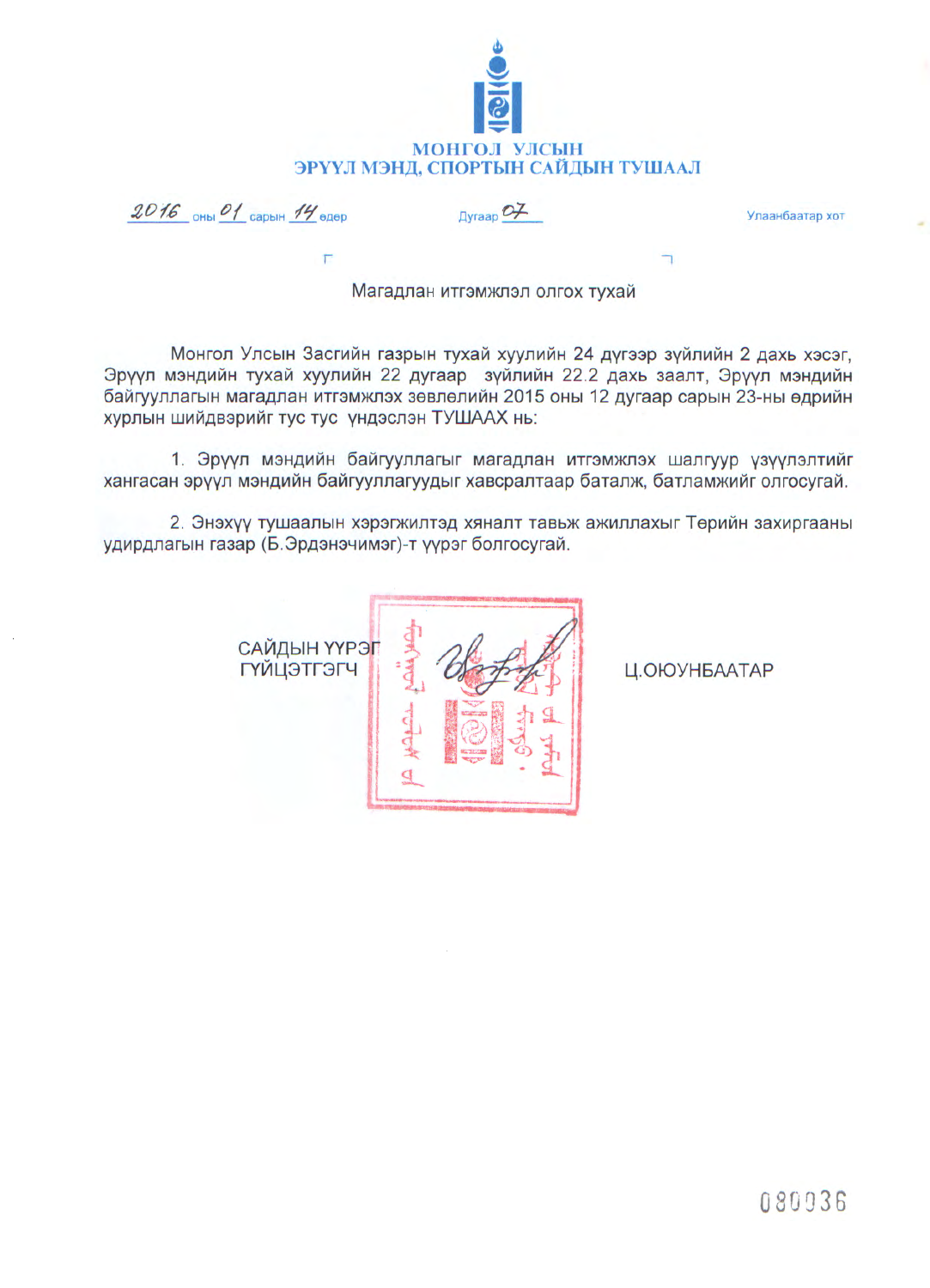Эрүүл мэнд, спортын сайдын<br>2016 оны *0:*≮сарын *:∯*өдрийн<br>2 7дугаар тушаалын хавсралт

ą

₫

## Эрүүл мэндийн байгууллагыг магадлан <mark>итгэмжлэх шалгуур.</mark><br>1997- үзүүлэлтийг хангасан эрүүл мэндийн байгууллагууд

| N <sub>2</sub>   | Эрүүл<br>мэндийн<br>байгууллагын нэрс                                          | Батламжийн<br>дугаар | Магадлан<br>итгэмжлэгдсэн<br>хугацаа | Магадлан<br>итгэмжлэл<br>эхлэх огноо | Магадлан<br>ИТГЭМЖЛЭЛ<br>дуусах<br>OFHOO | Шалгуур<br>үзүүлэлтийг<br>хангасан<br>хувь |
|------------------|--------------------------------------------------------------------------------|----------------------|--------------------------------------|--------------------------------------|------------------------------------------|--------------------------------------------|
| 1.               | Баянзурх<br>дүүргийн<br>"Хасагт-Эрдэнэ"<br>өрхийн<br>эрүүл<br>мэндийн төв      | 01/2016              | <b>2 жил</b>                         | 2015-12-23                           | 2017-12-23                               | 86,8                                       |
| $\overline{2}$ . | дүүргийн<br>Баянзурх<br>"Тэгш дүүрэн хүслэн"<br>өрхийн<br>эрүүл<br>мэндийн төв | 02/2016              | 2 жил                                | 2015-12-23                           | 2017-12-23                               | 88,5                                       |
| 3.               | Хан-Уул<br>дүүргийн<br>"Мэнд<br>саруул"<br>өрхийн<br>эрүүл<br>мэндийн төв      | 03/2016              | 2 жил                                | 2015-12-23                           | 2017-12-23                               | 91,2                                       |
| $\overline{4}$ . | Хан-Уул<br>дүүргийн<br>"Уясах" өрхийн эрүүл<br>мэндийн төв                     | 04/2016              | 4 жил                                | 2015-12-23                           | 2019-12-23                               | 94,8                                       |
| 5.               | Хан-Уул<br>дүүргийн<br>"Тэрмэстий"<br>өрхийн<br>эрүүл мэндийн төв              | 05/2016              | Ł<br>2 жил                           | 2015-12-23                           | 2017-12-23                               | 92,3                                       |
| 6.               | гүүр"<br>"Мөнгөн<br>эмнэлэг                                                    | 06/2016              | 3 жил                                | 2015-08-17                           | 2018-08-17                               | 92,1                                       |
| 7.               | "Топаз" эмнэлэг                                                                | 07/2016              | <b>2 жил</b>                         | 2015-12-23                           | 2017-12-23                               | 88,6                                       |
| 8.               | "Эпимон" эмнэлэг                                                               | 08/2016              | 4 жил                                | 2015-12-27                           | 2019-12-27                               | 91,3                                       |
| 9.               | Нийслэлийн<br>"Ариун<br>Лотус" сувилал                                         | 09/2016              | 3 жил                                | 2015-12-27                           | 2018-12-27                               | 89,6                                       |
| 10.              | Архангай аймгийн<br>Тариат сумын сум<br>дундын эмнэлэг                         | 10/2016              | 2 жил                                | 2015-12-23                           | 2017-12-23                               | 88,3                                       |
| 11.              | Архангай аймгийн<br>Өлзийт сумын эрүүл<br>мэндийн төв                          | 11/2016              | 2 жил                                | 2015-12-23                           | 2017-12-23                               | 93,8                                       |
| 12.              | Архангай аймгийн<br>Өгийнуур сумын<br>эрүүл мэндийн төв                        | 12/2016              | 1 жил                                | 2015-12-23                           | 2016-12-23                               | 85,0                                       |